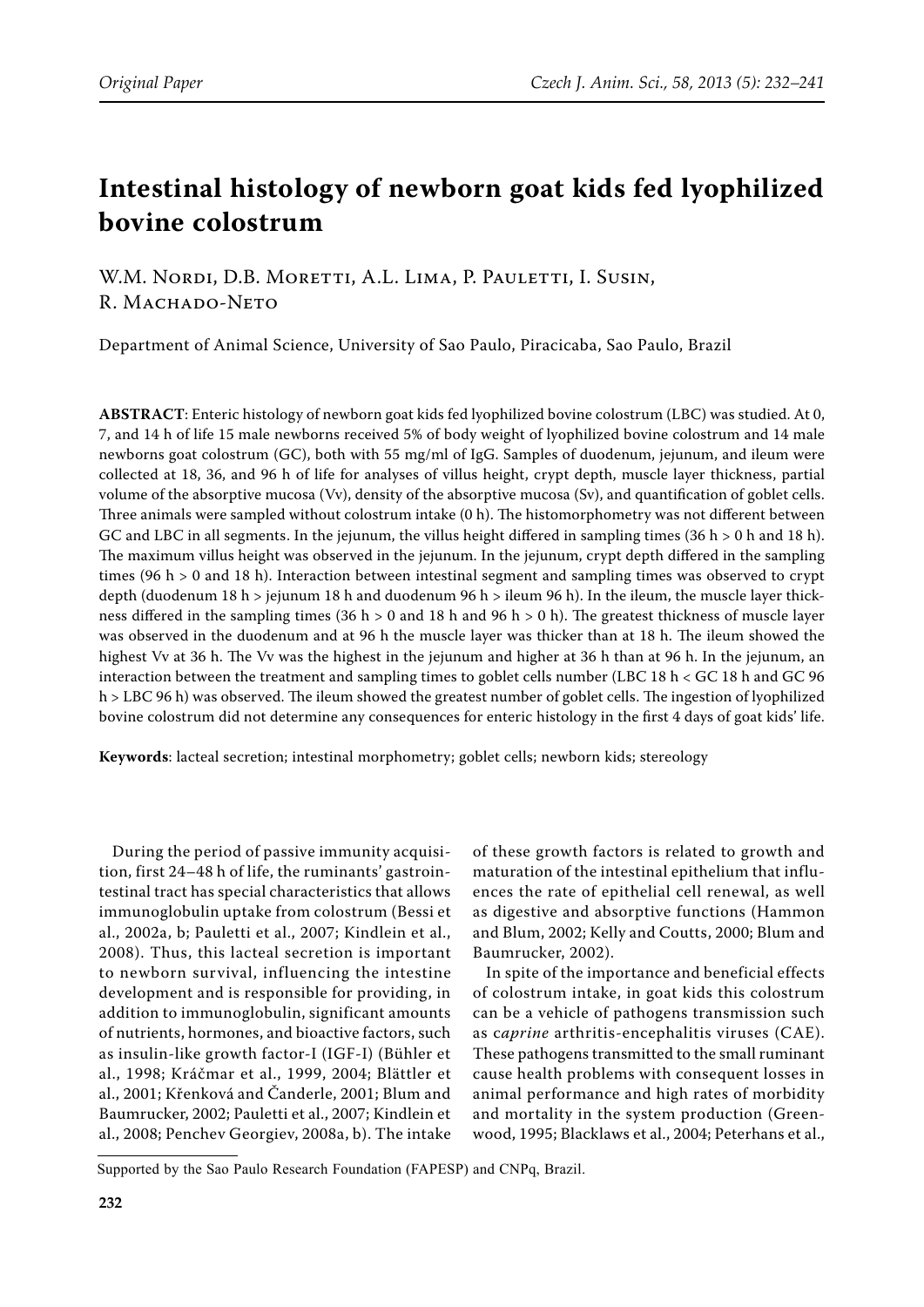2004). Thus, to prevent this problems and confer adequate passive immunity transfer, alternative methods of immunoglobulin G (IgG) supply to small ruminants, such as a bank of bovine colostrum (refrigerated, frozen) and artificial colostrum supply, have been evaluated (Argüello et al., 2004; Lima et al., 2009; Moretti et al., 2010a, b; Nordi et al., 2012; Moretti et al., 2012a, b).

The supply of lyophilized goat and bovine colostrum has been used and considered a promising alternative management to newborn small ruminants (Castro et al., 2005; Lima et al., 2009; Moretti et al., 2010a, b, 2012a). The homology structure of immunoglobulins between the ruminants' species enables the substitution of goat maternal colostrum by bovine colostrum, providing adequate amounts of IgG to newborns. Additionally, this lacteal secretion is easy to obtain, it usually has high immune quality, allows storage for prolonged periods, and prevents the transmission of pathogens in the goat herd (Curtain and Fudenberg, 1973; Greenwood, 1995; Lima et al., 2009; Nordi et al., 2012; Moretti et al., 2012b).

Using scanning electron microscopy technique, Moretti et al. (2012a) investigated morphological characteristics of enteric tissues of goat kids fed lyophilized bovine colostrum during the period of passive immunity acquisition. The authors observed that in the first four days of goat kids' life the small intestine structure was unaffected by different sources of colostrum, goat or lyophilized bovine, and by the replacement of fetal enterocytes, which are able to absorb macromolecules, by adult-type ones. Considering these results, the hypothesis of the present study is that the supply of lyophilized bovine colostrum as an alternative source of immunoglobulins does not modify the histological and histomorphometric intestinal characteristics of newborn goat kids.

The objective was to evaluate the influence of feeding newborn goat kids with lyophilized bovine colostrum on histological and histomorphometrical characteristics of small intestine epithelium.

#### **MATERIAL AND METHODS**

### **Animals, feeding, and experimental procedures**

This study comprised thirty-two male Saanen × Boer newborn goat kids. The animals from Intensive System of Sheep and Goats Production (SIIPOC/ESALQ/USP) were kept, maintained, and treated in adherence to accepted standards for humane treatment of animals (authorized by ESALQ/USP ethics committee). After birth, prior to nursing, the animals were separated from their dams, weighed and identified. At 0, 7, and 14 h of life, 14 newborn goat kids received 5% of body weight of goat colostrum (GC group) and 15 newborn goat kids received 5% of body weight of lyophilized bovine colostrum (LBC group), both containing 55 mg/ml of IgG, by bottle. Immediately after birth, three animals were sampled without colostrum ingestion, used as the control group (0 h group). There was no difference  $(P > 0.05)$  in birth weight of newborn goat kids between the groups  $(3.84 \pm 0.642, 3.7 \pm 0.644, \text{ and } 4.3 \pm 0.360 \text{ kg to})$ GC, LBC, and 0 h group, respectively). Following the colostrum meals period, all goat kids were fed 250 ml of Holstein cow milk twice a day.

### **Colostrum procedures**

Pools of colostrum were prepared using approximately 8 l of bovine colostrum and 12 l of goat colostrum of the first milk secretion. The colostrum was homogenized to form a unique pool of goat colostrum and another of bovine colostrum and stored at –20°C. The IgG concentration in colostrum was determined through the radial immunodiffusion method (Mancini et al., 1965; Besser et al., 1985). The bovine colostrum was lyophilized, and the powder obtained was blended and stored in a tightly sealed container at –20°C. Prior to feeding, the goat colostrum was diluted with whole cow milk (100 ml of goat colostrum was added to 100 ml of milk, corresponding to 1 : 1 ratio) to reach a concentration of 55 mg/ml of IgG.

The lyophilized bovine colostrum, however, was resuspended in water until it reached the original chemical composition of the pool taken to the lyophilization process and, subsequently, diluted with whole cow milk (114.7 ml of bovine colostrum was added to 100 ml of milk, corresponding to 1 : 1.15 ratio) to reach a concentration of 55 mg/ml of IgG. The colostrum was thawed in water bath (54°C) prior to nursing. Samples of final meals of goat and lyophilized bovine colostrum were collected for the determination of their composition using the standard procedures in AOAC (2000). The IGF-I concentration in goat and lyophilized bovine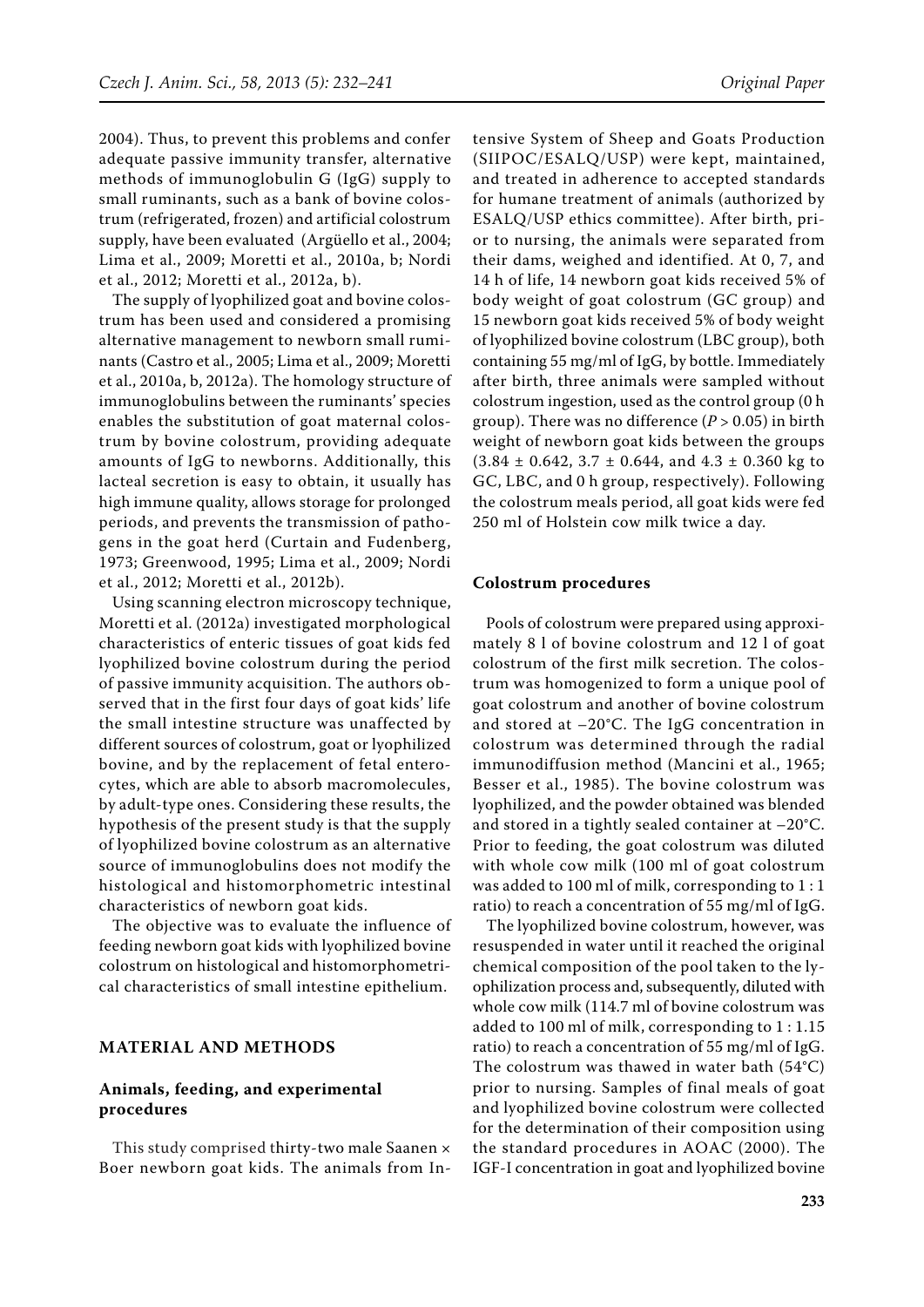|                   | Treatment       |                              |  |  |  |
|-------------------|-----------------|------------------------------|--|--|--|
| Composition       | goat colostrum  | lyophilized bovine colostrum |  |  |  |
| Dry matter $(\%)$ | $20.1 \pm 0.2$  | $18.9 \pm 0.2$               |  |  |  |
| Fat $(\%)$        | $7.8 \pm 0.1$   | $4.0 \pm 0.13$               |  |  |  |
| Crude protein (%) | $9.8 \pm 0.0$   | $9.4 \pm 0.0$                |  |  |  |
| IGF-I $(ng/ml)$   | $356.3 \pm 1.0$ | $158.7 \pm 23.0$             |  |  |  |

Table 1. Chemical composition and insulin-like growth factor-I (IGF-I) concentration (means ± standard errors) of goat and lyophilized bovine colostrum fed to goat kids

colostrum was quantified by immunoradiometric assays after extraction procedure, on triplicate, using the kit IGF-I EIASIA KAP1581 (DIASource ImmunoAssays S.A., Louvain-La-Neuve, Belgium). Colostrum chemical composition and IGF-I (ng/ml) concentration are shown in Table 1.

# **Histomorphometry of the intestine epithelium**

The duodenum, medium jejunum, and ileum were removed at 0, 18, 36, and 96 h of life. The segments were opened, washed with 0.9% NaCl solution and cold phosphate-buffered solution (PBS) (0.1 mol, pH 7.2) and pre-fixed for 30 min in 4% phosphate-buffered paraformaldehyde solution. The fixative was then washed out with PBS and crosssectional pieces were excised from each sample, dehydrated in alcohol concentrations (30, 50, 70, 90, and 100%) and embedded in glycol methacrylate (JB-4; Polyscience, Inc., Warrington, USA). For each animal and segment, 20 non-serial sections containing adjacent crypts and villi and muscle layer oriented were taken and stained with 0.05% toluidine-blue O (Sigma-Aldrich, St. Louis, USA) solution and mounted with coverslip and synthetic resin. Villus height, crypt depth, and muscle layer thickness were evaluated in images taken using a light microscope Top Light B2 coupled to a BEL Micro Image Explorer analysis system (both BEL Engineering srl, Monza, Italy).

Additionally, the histomorphometric analysis was done using stereological methodology (Baddeley et al., 1986) to analyze partial volume of the absorptive mucosa surface (Vv) and density of the absorptive mucosa surface (Sv) in five fields by intestinal segments (magnification 10×) (Van Ginneken et al., 2002). This variable was estimated using a point counting grid type cycloid with 35 arc

cycloids and 70 test points overlapped, according to Baddeley et al*.* (1986).

The volume of the absorptive mucosa surface (Vv) of the intestinal mucosa was calculated by the following formula (%):

Vv = ΣP (mucosa)/ΣP (referencial volume) × 100

where:

- $\Sigma P$  (mucosa) = number of test points falling on the region of interest (specific layer)
- $\Sigma P$  (referential volume) = number of test points in the reference volume (grid)

The density of the absorptive mucosa surface (Sv) of the intestinal mucosa was calculated by the following formula  $(mm^2/mm^3)$ :

Sv = 2 **×** ΣI (mucosa)/I(p) **×** ΣP (mucosa)

where:

- ΣI *=* number of intersections of the test lines with the epithelium of the absorptive mucosa
- $I(p)$  = test line length (mm) associated with a point of the grid
- $\Sigma P$  = number of test points falling on the reference volume (intestinal wall) (Figure 1)

# **Number of goblet cells**

For each animal and segment, 15 non-serial sections containing oriented villi were taken (magnification 10×) and used to goblet cells quantification (Mashimo et al., 1996). The sections were placed on slides, stained with 0.05% toluidine-blue solution (Sigma-Aldrich, St. Louis, USA), buffered with citric acid and anhydrate bi-phosphate solution (pH 4.5), and mounted with coverslip and synthetic resin. Blue staining goblet cells in each oriented villi were counted using a light microscope (Top Light B2), coupled to a BEL Micro Image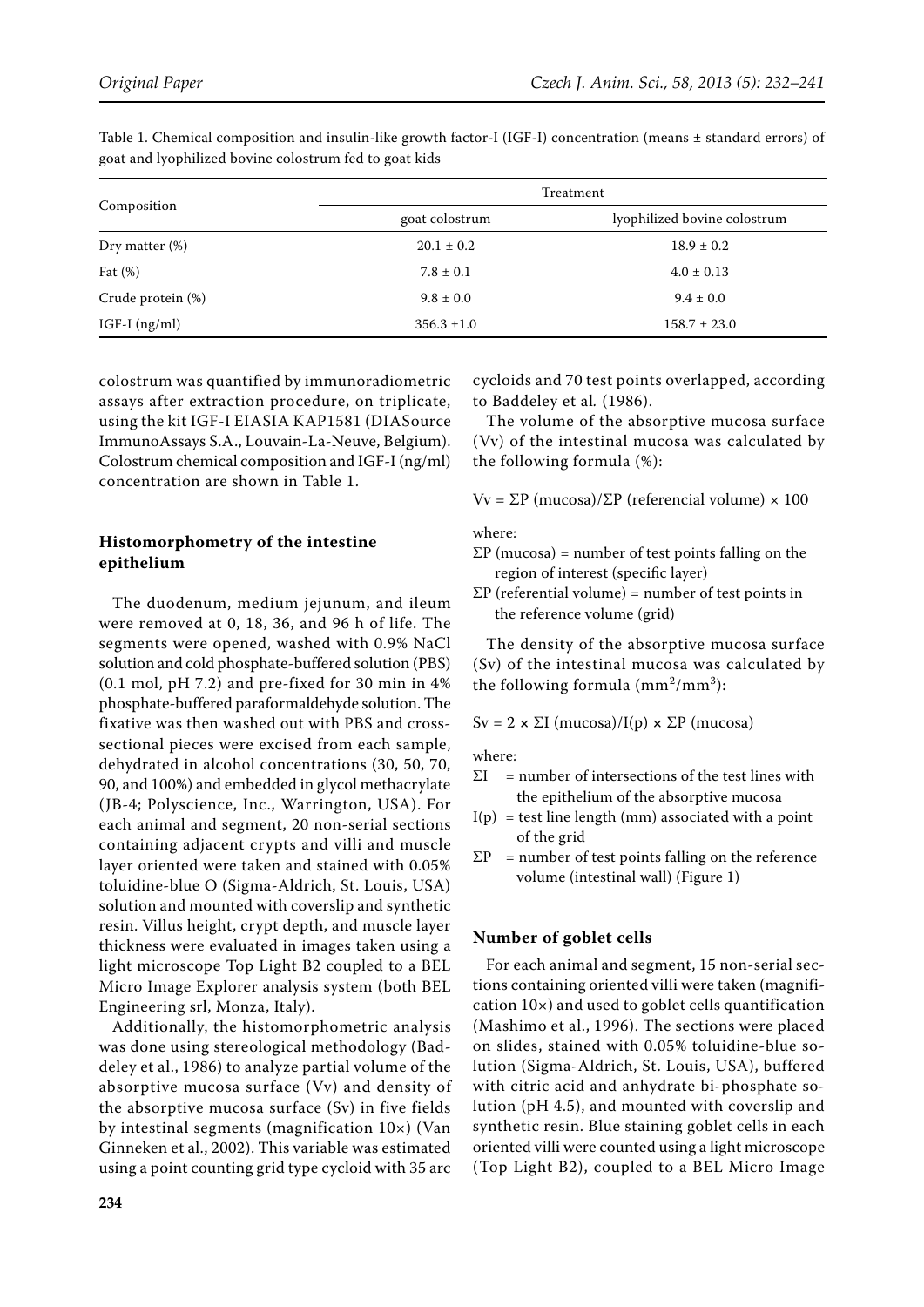

Figure 1. Point counting grid type cycloid used to stereological analysis

Explorer analysis system (both BEL Engineering srl, Monza, Italy).



A completely randomized design was used. The statistical analysis was performed using SAS software (Statistical Analysis System, Version 9.2., 2008). Histomorphometric variables and goblet cells were arranged in a  $2 \times 3$  factorial scheme. Colostrum group and sampling time were considered as the main effects. The 0 h group data were analyzed by orthogonal contrasts using the General Linear Models (GLM) Procedure of SAS. The Analysis of Variance (ANOVA) (*F* test at 5% probability) was performed using the MIXED Procedure of SAS. Differences between means were analyzed by Tukey's test ( $\alpha$  = 0.05) and values expressed as means and standard errors of means (SEM).

The morphometric values were also analyzed regardless of the treatment (goat or lyophilized bovine colostrum) in a  $4 \times 3$  factorial scheme. The intestinal segments (duodenum, jejunum, and ileum) and sampling times (0, 18, 36, and 96 h of life) were considered as main effects. The variable was submitted to analysis of variance (*F* test at 5% probability) using the MIXED Procedure of SAS. The normality of data was tested by Shapiro-Wilk test and it was not attended in relation to the villus height in the duodenum and in the number of goblet cells in the jejunum. Transformation (log base 10) was used when the normality presupposition was not attended and the results are presented as retransformed Least Squares Means (*x*<sup>2</sup> ).



Figure 2. Intestinal histomorphometry: villus height (VH), crypt depth (CD), and muscle layer thickness (MLT) in the duodenum (**A**) and jejunum (**B**) segments of goat kids  $(bar = 100 \mu m)$ 

### **RESULTS**

There were no effects of colostrum feeding treatments in histomorphometric variables (Figure 2) as villus height, crypt depth, muscle layer thickness, Vv, and Sv  $(P > 0.05)$  in the duodenum, jejunum, and ileum segments (Tables 2–4). In the duodenum and ileum, the villus height did not differ in the sampling times (*P >* 0.05). The jejunum showed differences in the sampling times to villus height  $(P < 0.05)$ , at 36 h villus was higher than at 0 and 18 h. Regardless of the treatments, the maximum villus height was observed in the jejunum (860.1  $\pm$ 42.8  $\mu$ m) compared to duodenum (595.9 ± 33.5  $\mu$ m) and ileum (649.9 ± 36.8 µm) (*P* < 0.05).

In the duodenum, an interaction was observed between treatment and sampling times to crypt depth (*P* < 0.05). However, the Tukey's test did not detect the differences. In the jejunum, crypt depth differed only in the sampling times, at 96 h crypts were deeper than at 0 and 18 h  $(P < 0.05)$ . In the ileum, the crypt depth did not differ in the sampling times ( $P > 0.05$ ). Evaluating the crypt depth regardless of the treatments, an interaction between intestinal segment and sampling times was verified (*P <* 0.05) (Figure 3). Duodenum and ileum crypt depth did not differ in the sampling times and, in the jejunum crypt depth it increased at 96 h  $(154.9 \pm 8 \text{ }\mu\text{m})$ . At 18 h, the duodenum  $(153.6 \pm 1)$ 8.4 μm) showed crypts deeper than the jejunum and at 96 h, the crypts were deeper in the duodenum  $(168.8 \pm 8.0 \,\text{\mu m})$  than in the ileum  $(129.7 \pm 8.4 \,\text{\mu m})$ .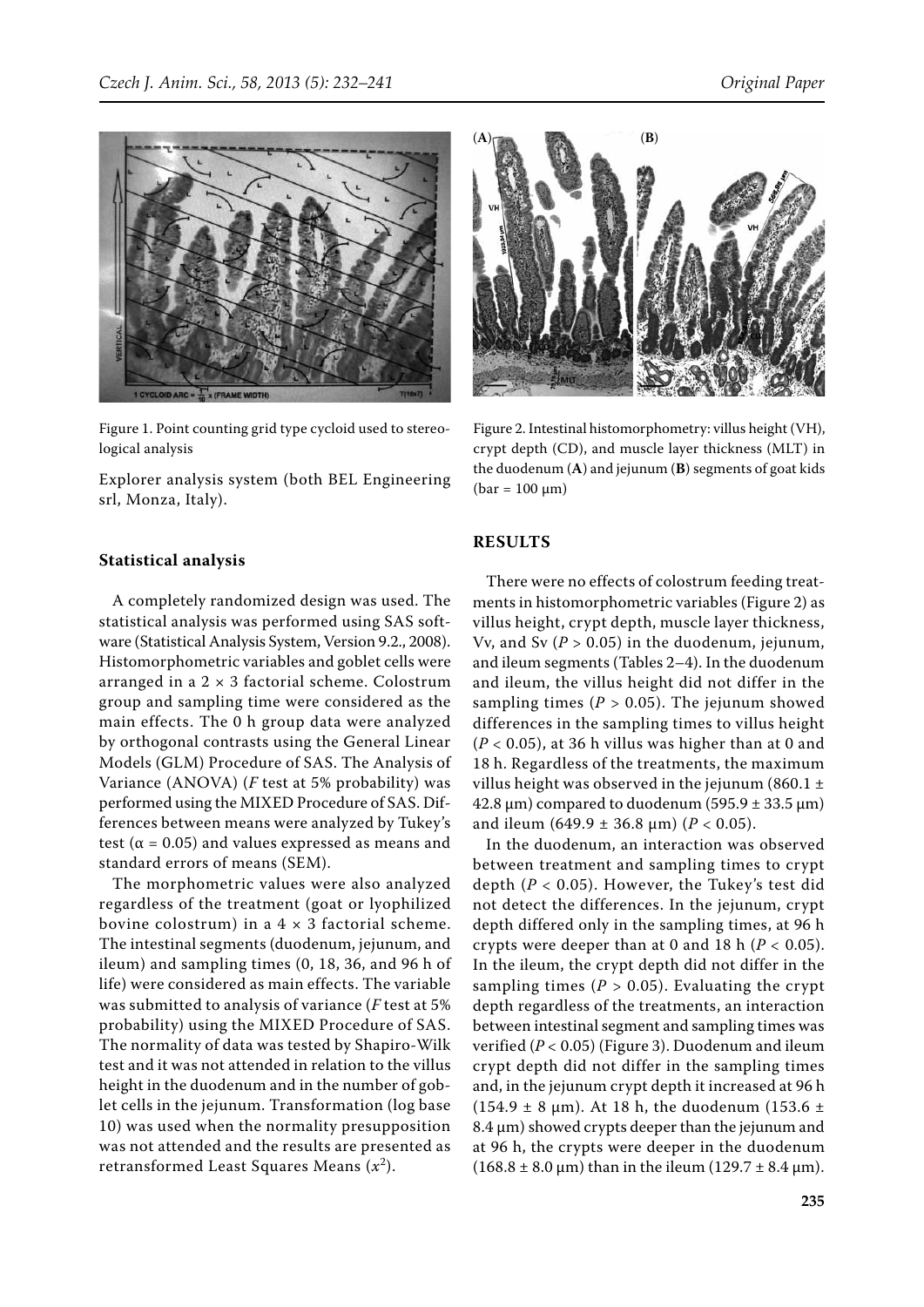| Traits                              | Treatment  | Sampling times (h) |                   |                   |                   | Effect |           |               |
|-------------------------------------|------------|--------------------|-------------------|-------------------|-------------------|--------|-----------|---------------|
|                                     |            | $\mathbf{0}$       | 18                | 36                | 96                | T      | <b>ST</b> | $T \times ST$ |
| Villus height<br>$(\mu m)^a$        | GC         |                    | $424.6 \pm 87.3$  | $474.2 \pm 87.3$  | $495.5 \pm 88.1$  | ns     | ns        | ns            |
|                                     | <b>LBC</b> |                    | $644.2 \pm 87.0$  | $553.3 \pm 78.4$  | $529.7 \pm 78.0$  |        |           |               |
|                                     | GM         | $862.1 \pm 103.8$  | $522.4 \pm 61.5$  | $510.5 \pm 58.9$  | $514.0 \pm 59.1$  |        |           |               |
| Crypt depths<br>$(\mu m)$           | GC         |                    | $158.3 \pm 11.1$  | $178.5 \pm 11.2$  | $157.3 \pm 6.4$   | ns     | ns        | *             |
|                                     | <b>LBC</b> |                    | $148.7 \pm 9.9$   | $160.0 \pm 9.9$   | $159.8 \pm 5.9$   |        |           |               |
|                                     | GM         | $156.5 \pm 29.3$   | $153.9 \pm 7.8$   | $153.5 \pm 7.5$   | $169.3 \pm 7.5$   |        |           |               |
| Muscle layer<br>thickness $(\mu m)$ | GC         |                    | $166.2 \pm 26.9$  | $245.7 \pm 27.0$  | $225.0 \pm 27.2$  | ns     | ns        | ns            |
|                                     | <b>LBC</b> |                    | $174.2 \pm 26.9$  | $152.7 \pm 24.3$  | $217.0 \pm 24.1$  |        |           |               |
|                                     | <b>GM</b>  | $202.2 \pm 34.6$   | $170.2 \pm 19.0$  | $199.2 \pm 18.2$  | $221.0 \pm 18.3$  |        |           |               |
| Vv(%)                               | <b>GC</b>  |                    | $39.2 \pm 8.2$    | $45.0 \pm 6.9$    | $46.7 \pm 7.0$    | ns     | ns        | ns            |
|                                     | <b>LBC</b> |                    | $52.8 \pm 6.2$    | $52.8 \pm 6.2$    | $40.2 \pm 6.2$    |        |           |               |
|                                     | <b>GM</b>  | $65.9 \pm 8.4$     | $46.0 \pm 5.1$    | $53.8 \pm 4.7$    | $43.4 \pm 4.8$    |        |           |               |
| Sv $\rm (mm^2/mm^3)$                | GC         |                    | $0.072 \pm 0.002$ | $0.068 \pm 0.002$ | $0.067 \pm 0.002$ | ns     | ns        | ns            |
|                                     | <b>LBC</b> |                    | $0.071 \pm 0.002$ | $0.067 \pm 0.002$ | $0.068 \pm 0.002$ |        |           |               |
|                                     | <b>GM</b>  | $0.068 \pm 0.003$  | $0.071 \pm 0.001$ | $0.067 \pm 0.000$ | $0.067 \pm 0.001$ |        |           |               |

Table 2. Morphometric features in the duodenum (Least Squares Means ± standard errors) of newborn goat kids fed goat and lyophilized bovine colostrum

 $T =$  treatment,  $ST =$  sampling time,  $T \times ST =$  interaction between treatment and sampling time,  $GC =$  goat colostrum, LBC = lyophilized bovine colostrum,  $GM =$  general mean,  $Vv =$  volume of the absorptive mucosa,  $Sv =$  density of the absorptive mucosa, ns = not significant

\**P* < 0.05

<sup>a</sup>retransformed data (*x*<sup>2</sup>)

In the duodenum and jejunum, the muscle layer did not differ in the sampling times (*P >* 0.05). The ileum showed differences in the sampling times to muscle layer  $(P < 0.05)$ , the layer was thicker at 36 h than at 0 and 18 h of life and at 96 h than at 0 h. Regardless of the treatments, the highest



Figure 3. Crypt depth (Least Squares Means ± standard errors) in small intestinal segments of goat kids fed lyophilized bovine or goat colostrum

ab<sub>means</sub> with different small letters in the same intestinal segment differ among sampling times by Tukey's test (*P* < 0.05) AB<sub>means</sub> with different capital letters in the same sampling time differ among intestinal segments by Tukey's test (*P* < 0.05)



Figure 4. Goblet cells number (Least Squares Means) in the jejunum segment of goat kids fed goat or lyophilized bovine colostrum

abmeans with different small letters in the same colostrum treatment are different by Tukey's test (*P* < 0.05)

ABmeans with different capital letters in the same sampling time are different by Tukey's test ( $P < 0.05$ )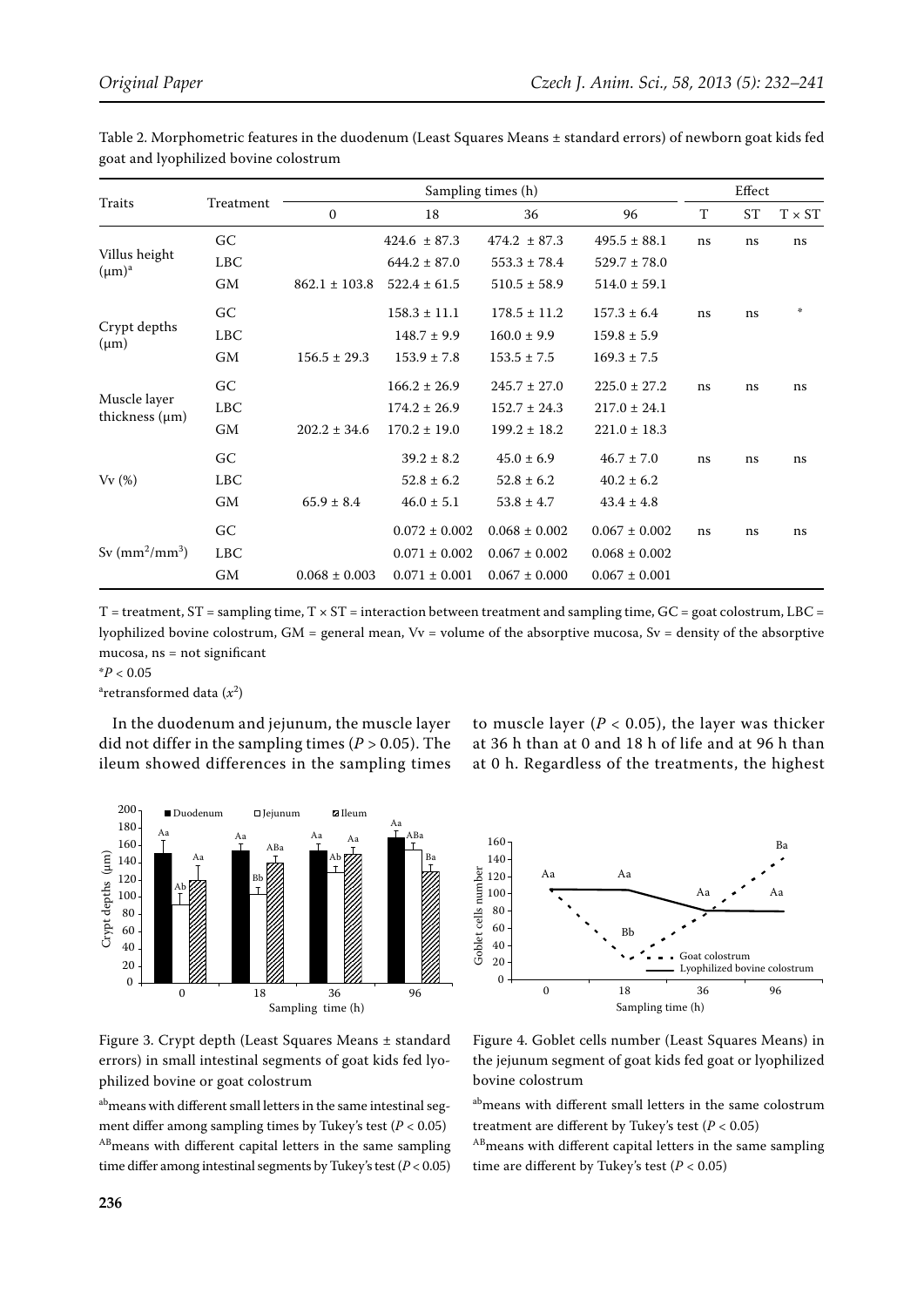| Traits                              | Treatment  | Sampling times (h) |                          |                               |                                | Effect |               |               |
|-------------------------------------|------------|--------------------|--------------------------|-------------------------------|--------------------------------|--------|---------------|---------------|
|                                     |            | $\mathbf{0}$       | 18                       | 36                            | 96                             | T      | <b>ST</b>     | $T \times ST$ |
| Villus height<br>$(\mu m)$          | GC         |                    | $864.5 \pm 62.9$         | $1.149.7 \pm 69.6$            | $934.0 \pm 79.0$               | ns     | $\pm$         | ns            |
|                                     | <b>LBC</b> |                    | $878.0 \pm 69.7$         | $1024.5 \pm 70.0$             | $920.5 \pm 69.9$               |        |               |               |
|                                     | <b>GM</b>  | $825.2 \pm 92.2$   | $871.2 \pm 49.4^{\rm b}$ | $1087.1 \pm 49.4^a$           | $927.3 \pm 53.1$ <sup>ab</sup> |        |               |               |
| Crypt depths<br>$(\mu m)$           | GC         |                    | $95.8 \pm 11.0$          | $128.0 \pm 11.0$              | $152.3 \pm 12.5$               | ns     | $\frac{1}{2}$ | ns            |
|                                     | <b>LBC</b> |                    | $109.3 \pm 11.0$         | $127.8 \pm 11.0$              | $158.4 \pm 11.0$               |        |               |               |
|                                     | <b>GM</b>  | $88.1 \pm 14.1$    | $102.5 \pm 7.8^{\rm b}$  | $127.9 \pm 7.8$ <sup>ab</sup> | $155.4 \pm 8.3^a$              |        |               |               |
| Muscle layer<br>thickness $(\mu m)$ | GC         |                    | $80.8 \pm 16.6$          | $125.3 \pm 16.6$              | $139.2 \pm 18.8$               | ns     | ns            | ns            |
|                                     | <b>LBC</b> |                    | $117.2 \pm 16.6$         | $112.5 \pm 16.6$              | $139.9 \pm 16.6$               |        |               |               |
|                                     | <b>GM</b>  | $84.1 \pm 21.4$    | $99.0 \pm 11.7$          | $118.9 \pm 11.8$              | $139.6 \pm 12.6$               |        |               |               |
| Vv(%)                               | GC         |                    | $77.6 \pm 3.5$           | $83.0 \pm 3.4$                | $68.9 \pm 3.9$                 | ns     | ns            | ns            |
|                                     | <b>LBC</b> |                    | $83.6 \pm 3.8$           | $81.6 \pm 3.5$                | $79.3 \pm 3.4$                 |        |               |               |
|                                     | <b>GM</b>  | $67.6 \pm 4.4$     | $80.6 \pm 2.6$           | $82.3 \pm 2.4$                | $74.1 \pm 2.6$                 |        |               |               |
| Sv $(mm^2/mm^3)$                    | GC         |                    | $0.068 \pm 0.001$        | $0.068 \pm 0.001$             | $0.069 \pm 0.001$              | ns     | ns            | ns            |
|                                     | <b>LBC</b> |                    | $0.064 \pm 0.001$        | $0.070 \pm 0.001$             | $0.070 \pm 0.001$              |        |               |               |
|                                     | GM         | $0.069 \pm 0.002$  | $0.068 \pm 0.000$        | $0.069 \pm 0.000$             | $0.069 \pm 0.001$              |        |               |               |

Table 3. Morphometric features in the jejunum (Least Squares Means ± standard errors) of newborn goat kids fed goat and lyophilized bovine colostrum

 $T =$  treatment,  $ST =$  sampling time,  $T \times ST =$  interaction between treatment and sampling time,  $GC =$  goat colostrum, LBC = lyophilized bovine colostrum, GM = general mean, Vv = volume of the absorptive mucosa, Sv = density of the absorptive mucosa, ns = not significant

a,b<sub>means</sub> within a row with different superscripts are different by Tukey's test

\**P* < 0.05

thickness of the muscle layer was observed in the duodenum (197.9  $\pm$  8.5 µm) compared with jejunum (111.4  $\pm$  8.3 µm) and ileum (83.9  $\pm$  9.4 µm)  $(P < 0.05)$ . In the sampling times, the muscle layer was thicker at 96 h (153.7  $\pm$  8.2) than at 18 h of life  $(117.4 \pm 7.8 \text{ µm})$ .

In the duodenum and jejunum, the Vv did not differ in the sampling times  $(P > 0.05)$ . The ileum showed the highest Vv (*P* < 0.05) at 36 h of goat kids' life. The Vv was the highest in the jejunum  $(76.3 \pm 2.3%)$  compared to duodenum  $(53.0 \pm 2.4%)$ and ileum  $(58.8 \pm 2.6\%)$ . In the sampling times, the Vv  $(P < 0.05)$  was higher at 36 h than at 96 h.

In the duodenum and ileum, the number of goblet cells did not differ between treatments and in the sampling times ( $P > 0.05$ ). In the jejunum segment, a significant interaction between treatment and sampling times was observed  $(P < 0.05)$  (Figure 4). In LBC group, the number of goblet cells did not differ in the sampling times and, in GC group, the lowest number was observed at 18 h. The number of goblet cells in GC (22.4) was smaller than in LBC (104.7) at 18 h and higher at 96 h (174.2 in GC and 79.1 in LBC). The ileum showed the greatest number of goblet cells (*P* < 0.05) (Figure 5) compared to duodenum and jejunum (379.3, 134.9, and 80.7, respectively).



Figure 5. Goblet cells (arrow) in the ileum segment of goat kids (bar =  $100 \mu m$ )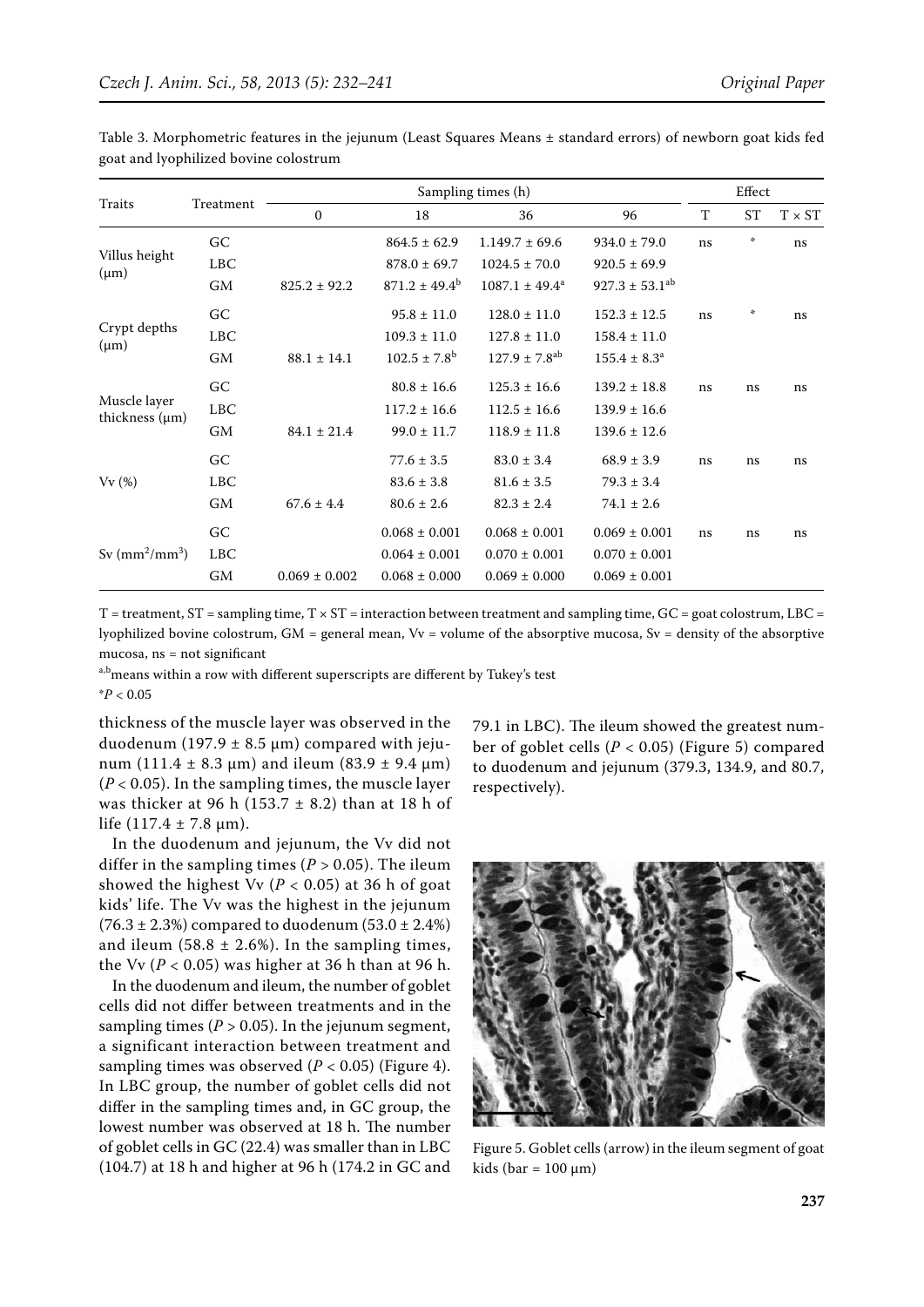| Traits                     |            | Sampling times (h) |                         |                            | Effect                       |    |           |               |
|----------------------------|------------|--------------------|-------------------------|----------------------------|------------------------------|----|-----------|---------------|
|                            | Treatment  | $\mathbf{0}$       | 18                      | 36                         | 96                           | T  | <b>ST</b> | $T \times ST$ |
| Villus height<br>$(\mu m)$ | GC         |                    | $638.5 \pm 72.8$        | $667.6 \pm 72.7$           | $721.7 \pm 115.0$            | ns | ns        | ns            |
|                            | <b>LBC</b> |                    | $680.3 \pm 72.7$        | $829.9 \pm 72.9$           | $627.7 \pm 73.3$             |    |           |               |
|                            | GM         | $586.9 \pm 113.6$  | $659.4 \pm 51.4$        | $748.7 \pm 51.5$           | $674.7 \pm 68.0$             |    |           |               |
|                            | GC         |                    | $142.8 \pm 11.2$        | $153.5 \pm 11.2$           | $126.8 \pm 14.5$             | ns | ns        | ns            |
| Crypt depths<br>$(\mu m)$  | <b>LBC</b> |                    | $138.4 \pm 11.2$        | $147.6 \pm 11.2$           | $129.0 \pm 11.3$             |    |           |               |
|                            | GМ         | $122.8 \pm 17.5$   | $140.6 \pm 7.9$         | $150.6 \pm 7.9$            | $127.9 \pm 9.2$              |    |           |               |
|                            | GC         |                    | $74.3 \pm 6.2$          | $103.4 \pm 6.9$            | $88.8 \pm 8.0$               | ns | ÷         | ns            |
| Muscle layer               | <b>LBC</b> |                    | $87.9 \pm 6.2$          | $98.9 \pm 6.2$             | $106.8 \pm 6.2$              |    |           |               |
| thickness $(\mu m)$        | <b>GM</b>  | $60.8 \pm 9.7$     | $81.1 \pm 4.4^{\rm bc}$ | $101.2 \pm 4.7^{\text{a}}$ | $97.8 \pm 5.1$ <sup>ac</sup> |    |           |               |
| Vv(%)                      | GC         |                    | $60.2 \pm 5.3$          | $72.9 \pm 5.3$             | $49.9 \pm 6.9$               | ns | $\ast$    | ns            |
|                            | <b>LBC</b> |                    | $60.2 \pm 5.3$          | $73.6 \pm 5.9$             | $59.8 \pm 5.3$               |    |           |               |
|                            | GM         | $46.8 \pm 8.3$     | $60.2 \pm 3.8^{\rm b}$  | $73.3 \pm 4.0^a$           | $54.8 \pm 4.4^b$             |    |           |               |
| Sv $(mm^2/mm^3)$           | GC         |                    | $0.069 \pm 0.001$       | $0.068 \pm 0.001$          | $0.069 \pm 0.001$            | ns | ns        | ns            |
|                            | <b>LBC</b> |                    | $0.068 \pm 0.001$       | $0.070 \pm 0.001$          | $0.070 \pm 0.001$            |    |           |               |
|                            | GМ         | $0.069 \pm 0.002$  | $0.068 \pm 0.000$       | $0.069 \pm 0.000$          | $0.070 \pm 0.001$            |    |           |               |

Table 4. Morphometric features in the ileum (Least Squares Means ± standard errors) of newborn goat kids fed goat and lyophilized bovine colostrum

 $T =$  treatment,  $ST =$  sampling time,  $T \times ST =$  interaction between treatment and sampling time,  $GC =$  goat colostrum, LBC = lyophilized bovine colostrum, GM = general mean, Vv = volume of the absorptive mucosa, Sv = density of the absorptive mucosa, ns = not significant

a-cmeans within a row with different superscripts are different by Tukey's test

\**P* < 0.05

# **DISCUSSION**

The development, absorption, and maturation of the gastrointestinal tract in the first days after birth is greatly influenced by colostrum intake (Bessi et al., 2002a, b; Moretti et al., 2010a, b; Machado-Neto et al., 2011; Nordi et al., 2012). In the present study the goat kids' intestinal histomorphometry was unaffected by different sources of colostrum, goat or lyophilized bovine. Similar to the results observed in this study, Moretti et al. (2012a) using scanning electron microscopy, did not verify morphological differences in the villi of goat kids fed goat or lyophilized bovine colostrum.

The histomorphometric analysis revealed deeper crypt and higher muscle layer thickness in the duodenum, compared with other intestinal segments. The deepest crypt was linked with cell proliferation and renovation process after the colostrum ingestion (Bittrich et al., 2004; Godlewski et al., 2005). A higher percentage of mitosis process and an increase in crypts depth were detected on the lambs' duodenum at 24 h after feeding on bovine colostrum (Moretti et al., 2010a; Machado-Neto et al., 2011). According to those authors, higher concentrations of bioactive factors present in bovine colostrum probably influenced the proliferation, differentiation activity, and growth of the duodenal mucosa. In the current study, IGF-I concentration in goat and lyophilized bovine colostrum was low, which may be responsible for the absence of differences in the enteric histomorphometry features between the colostrum sources. Similar results were found in villi density in goat kids fed goat or lyophilized bovine colostrum (Moretti et al., 2012a). Corroborating these results, Bühler et al. (1998) and Pauletti et al. (2007) did not find changes in the intestinal morphometric characteristics of calves ingesting different amounts of IGF-I.

As expected, the villus height was greater in the goat kids' jejunum segment. The same feature was found in calves by Blättler et al. (2001), Bittrich et al. (2004), and Sauter et al. (2004). In this segment, in the first hours of goat kids' life it is possible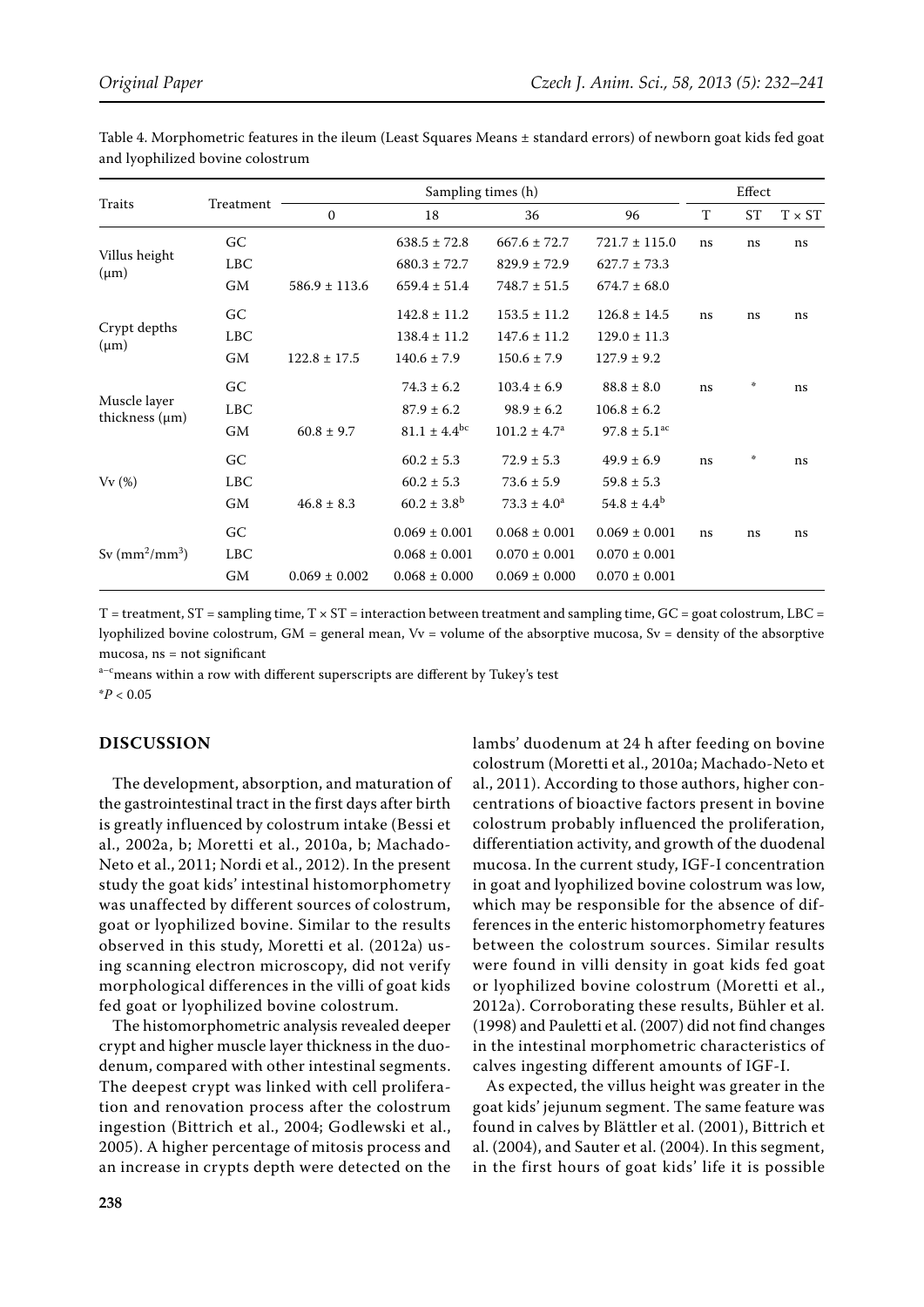to verify enterocytes containing vacuoles filled with colostrum and IgG immunostaining that are related with intense activity of IgG uptake during the passive acquisition period (Moretti et al., 2012a; Nordi et al., 2012).

The enteric and absorptive capacity could be related with villus height, volume and density of the mucosa surface. As verified by Pauletti et al. (2007) in calves and Van Ginneken et al. (2002) in pigs, the jejunum showed the highest Vv, probably because of the highest villus or more numerous structures compared to other intestinal segments. A correlation between the villus height and Vv was verified  $(r = 0.72)$ , suggesting a reflection about the capacity of the absorptive mucosa area. In this study, the Sv was unaffected by different sources of colostrum, goat or lyophilized bovine, indicating that despite the increase of mucosal layer volume, the absorptive area per mucosa unit remains the same. Differences in absorptive mucosa area and intestine development are related with intense absorption of macromolecules and total solids obtained from colostrum, presence of villus with varying sizes, different stages of maturity enteric, and changes in rates of nutrient transport by the absorptive Ouvir cells (Pácha, 2000; Bessi et al., 2002a; Van Ginneken et al., 2002; Pauletti et al., 2007; Machado-Neto et al., 2011).

The mucins are synthesized and secreted by exocytosis by the goblet cells into the gut lumen compounding a mucus layer, lubricating and protecting the intestinal epithelium (Corfield et al., 2001; Deplancke and Gaskins, 2001). Many substances, including dietary nutrients, hormones, acidification of intestinal contents, osmolality, and inflammatory mediators can regulate mucins synthesis and induce their discharge by exocytosis (Specian and Neutra, 1980; Fontaine et al., 1996; Corfield et al., 2001; Deplancke and Gaskins, 2001). In this study, the number of goblet cells filled with mucin was low at 18 h of life in GC group compared to 0 h group. Probably the ingestion of homologous colostrum did not stimulate mucus production by the goblet cells, and likewise, the exocytosis process. Blättler et al. (2001), like in the present work, did not observe significant differences in the number of goblet cells in the ileum of calves supplemented with homologous colostrum. After the colostrum ingestion period (14 h of life), all goat kids received whole cow milk twice a day, which can be related with the increase in the number of goblet cells filled with mucin in

GC group at 96 h of life. The supply of lyophilized bovine colostrum did not determine alterations in the goblet cell number during the first hours of life, reaffirming that bovine lacteal secretion can stimulate the production and secretion of mucin in the intestinal tract.

## **CONCLUSION**

The ingestion of lyophilized bovine colostrum did not apparently determine any consequences for enteric histology and histomorphometric features in the first 4 days of goat kids' life. Thus, the results indicate that this lacteal secretion can be successfully used as an alternative source of IgG, substituting goat colostrum in newborn goat kids.

#### **Acknowledgement**

We gratefully acknowledge SIPOC (Sistema de Produção Intensiva de Ovinos e Caprinos, ESALQ/ USP) for the assistance in conducting the present experiment.

#### **REFERENCES**

- AOAC (2000): Official Methods of Analysis. 17<sup>th</sup> Ed. Association of Official Analytical Chemists, Gaithersburg, USA.
- Argüello A., Castro N., Zamorano M.J., Castroalonso A., Capote J. (2004): Passive transfer of immunity in kid goats fed refrigerated and frozen goat colostrum and commercial sheep colostrum. Small Ruminant Research, 54, 237–241.
- Baddeley A., Gundersen H.J.G., Cruz-Orive L.M. (1986): Estimation of surface area from vertical sections. Journal of Microscopy, 42, 259–276.
- Besser T.E., Garmedia A.E., McGuire T.C., Gay C.C. (1985): Effect of colostral immunoglobulin G1 and immunoglobulin M concentrations on immunoglobulin absorption in calves. Journal of Dairy Science, 68, 2033–2037.
- Bessi R., Pauletti P., d'Arce R.D., Neto R.M. (2002a): Colostral antibodies absorption in calves. II. Distal small intestine study. Revista Brasileira de Zootecnia, 31, 2325–2331. (in Portuguese)
- Bessi R., Pauletti P., d'Arce R.D., Neto R.M. (2002b): Colostral antibodies absorption in dairy calves. I. Proximal small intestine study. Revista Brasileira de Zootecnia, 31, 2314–2324. (in Portuguese)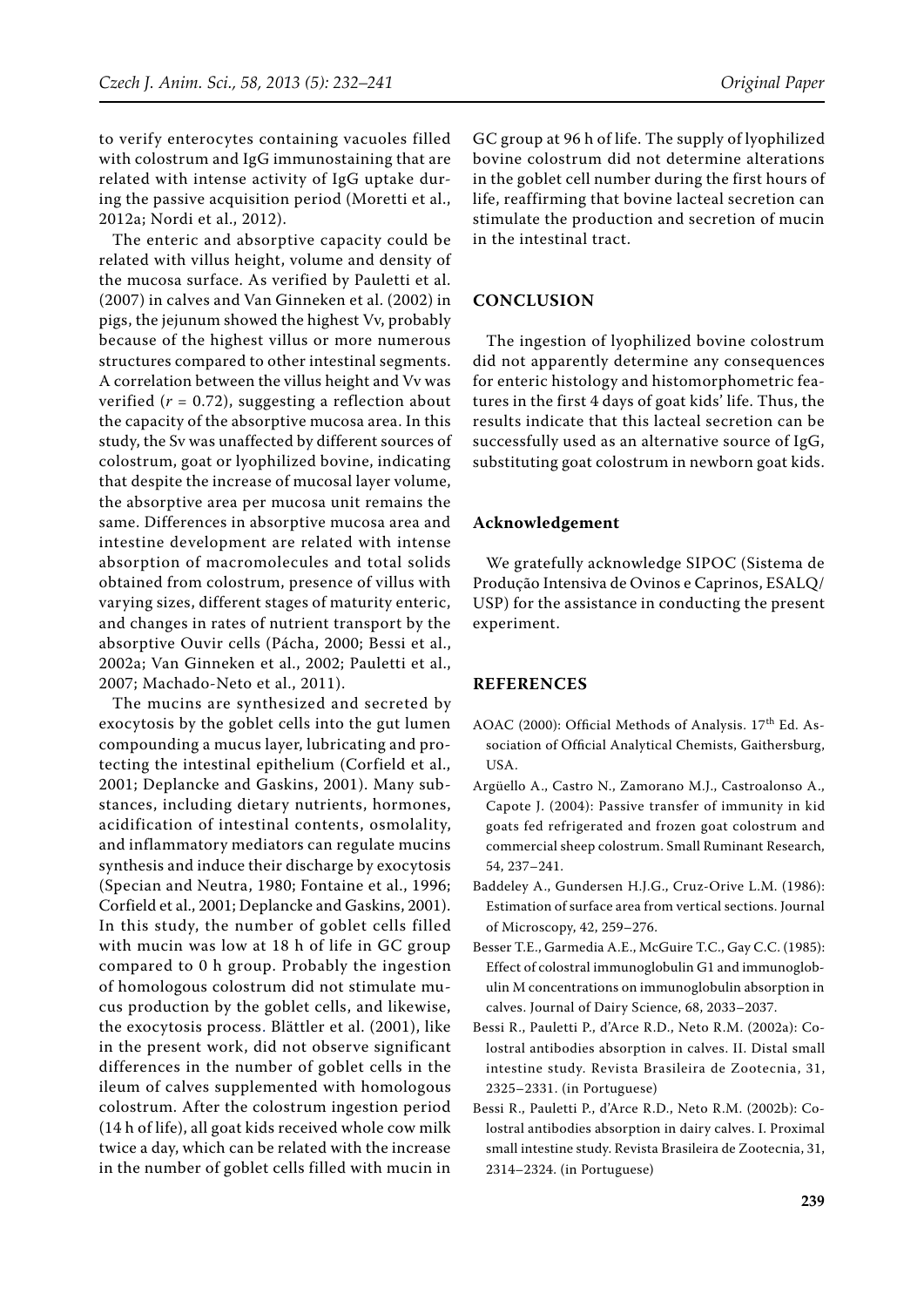- Bittrich S., Philipona C., Hammon H.M., Romé V., Guilloteau P., Blum J.W. (2004): Preterm as compared with fullterm neonatal calves are characterized by morphological and functional immaturity of the small intestine. Journal of Dairy Science, 87, 1786–1795.
- Blacklaws B.A., Berriatua E., Torsteinsdottir S., Watt N.J., Andres D., Klein D., Harkiss G.D. (2004): Transmission of small ruminant lentiviruses. Veterinary Microbiology, 101, 199–208.
- Blättler U., Hammon H.M., Morel C., Philipona C., Rauprich A., Romé V., Le Huërou-Luron I., Guilloteau P., Blum J.W. (2001): Feeding colostrum, its composition and feeding duration variably modify proliferation and morphology of the intestine and digestive enzyme activities of neonatal calves. Journal of Nutrition, 131, 1256–1263.
- Blum J.W., Baumrucker C.R. (2002): Colostral and milk insulin-like growth factors and related substances: mammary gland and neonatal (intestinal and systemic) targets. Domestic Animal Endocrinology, 23, 101–110.
- Bühler C., Hammon H., Rossi G.L., Blum J.W. (1998): Small intestinal morphology in eight-day-old calves fed colostrum for different durations or only milk replacer and treated with long-R3-insulin-like growth factor I and growth hormone. Journal of Animal Science, 76, 758–765.
- Castro N., Capote J., Álvarez S., Argüello A. (2005): Effects of lyophilized colostrum and different colostrum feeding regimens on passive transfer of immunoglobulin G in majorera goat kids. Journal of Dairy Science, 88, 3650–3654.
- Corfield A.P., Carroll D., Myerscough N., Probert C.S.J. (2001): Mucins in the gastrointestinal tract in health and disease. Bioscience, 6, 1321–1357.
- Curtain C.C., Fudenberg H.H. (1973): Evolution of the immunoglobulin antigens in the ruminantia. Biochemical Genetics, 8, 301–308.
- Deplancke B., Gaskins E.R. (2001): Microbial modulation of innate defense: goblet cells and the intestinal mucus layer. American Journal of Clinical Nutrition, 73, 1131–1141.
- Fontaine N., Meslin J.C., Lory S., Andrieux C. (1996): Intestinal mucin distribution in the germ-free rat and in the heteroxenic rat harbouring a human bacterial flora: effect of inulin in the diet. British Journal of Nutrition, 75, 881–892.
- Godlewski M.M., Slupecka M., Wolinski J., Skrzypek T., Skrzypek H., Motyl T., Zabielski R. (2005): Into the unknown – the death pathways in the neonatal gut epithelium. Journal of Physiology and Pharmacology, 56, 7–24.
- Greenwood P.L. (1995): Effects of caprine arthritis-encephalitis virus on productivity and health of dairy goats in New South Wales, Australia. Preventive Veterinary Medicine, 22, 71–87.
- Hammon H.M., Blum F.W. (2002): Feeding different amounts of colostrum or only milk replacer modify receptors of in-

testinal insulin-like growth factors and insulin in neonatal calves. Domestic Animal Endocrinology, 22, 155–168.

- Kelly D., Coutts A.G.P. (2000): Development of digestive and immunological function in neonates: role of early nutrition. Livestock Production Science, 66, 161–167.
- Kindlein L., Pauletti P., Bagaldo A.R., Rodrigues A.P.O., Machado-Neto R. (2008): Effects of enriched colostrum supply in intestinal mucosa morphology of newborn calves. Acta Scientiae Veterinarie**,** 36, 31–34. (in Portuguese)
- Kráčmar S., Gajdůšek S., Jelínek P., Zeman L., Kozel V., Kozlová M., Kráčmarová E. (1999): Changes in amino acid composition of goat's colostrum during the first 72 hours after birth. Czech Journal of Animal Science, 44, 541–545.
- Kráčmar S., Jankovská R., Šustová K., Kuchtík J., Zeman L. (2004): Analysis of amino acid composition of sheep colostrum by near-infrared spectroscopy. Czech Journal of Animal Science, 49, 177–182.
- Křenková L., Čanderle J. (2001): Leptin in colostrum and blood serum: Is there any relation to milk production and weight gain of piglets in Large White sows? Czech Journal of Animal Science, 46, 375–376.
- Lima A.L., Pauletti P., Susin I., Machado-Neto R. (2009): Fluctuation of serum variables in goats and comparative study of antibody absorption in new-born kids using cattle and goat colostrum. Revista Brasileira de Zootecnia, 38, 2211–2217. (in Portuguese)
- Machado-Neto R., Grigolo I.H., Moretti D.B., Kindlein L., Pauletti P. (2011): Intestinal histology of Santa Ines lambs fed bovine or ovine colostrum. Czech Journal of Animal Science, 56, 465–474.
- Mancini G., Carbonara A.O., Heremans J.F. (1965): Immunochemical quantitation of antigens by single radial immunodiffusion. Immunochemistry, 2, 235–254.
- Mashimo H., Wu D.C., Podolsky D.K., Fishman M.C. (1996): Impaired defense of intestinal mucosa in mice lacking intestinal trefoil factor. Science, 274, 262–265.
- Moretti D.B., Pauletti P., Kindlein L., Machado-Neto R. (2010a): Enteric cell proliferation in newborn lambs fed bovine and ovine colostrum. Livestock Science, 127, 262–266.
- Moretti D.B., Kindlein L., Pauletti P., Machado-Neto R. (2010b): IgG absorption by Santa Ines lambs fed Holstein bovine colostrum or Santa Ines ovine colostrum. Animal, 4, 933–937.
- Moretti D.B., Nordi W.M., Lima A.L., Pauletti P., Susin I., Machado-Neto R. (2012a): Goat kids' intestinal absorptive mucosa in period of passive immunity acquisition. Livestock Science, 144, 1–10.
- Moretti D.B., Nordi W.M., Lima A.L., Pauletti P., Susin I., Machado-Neto R. (2012b): Lyophilized bovine colostrum as a source of immunoglobulins and insulin-like growth factor for newborn goat kids. Livestock Science, 145, 223–229.